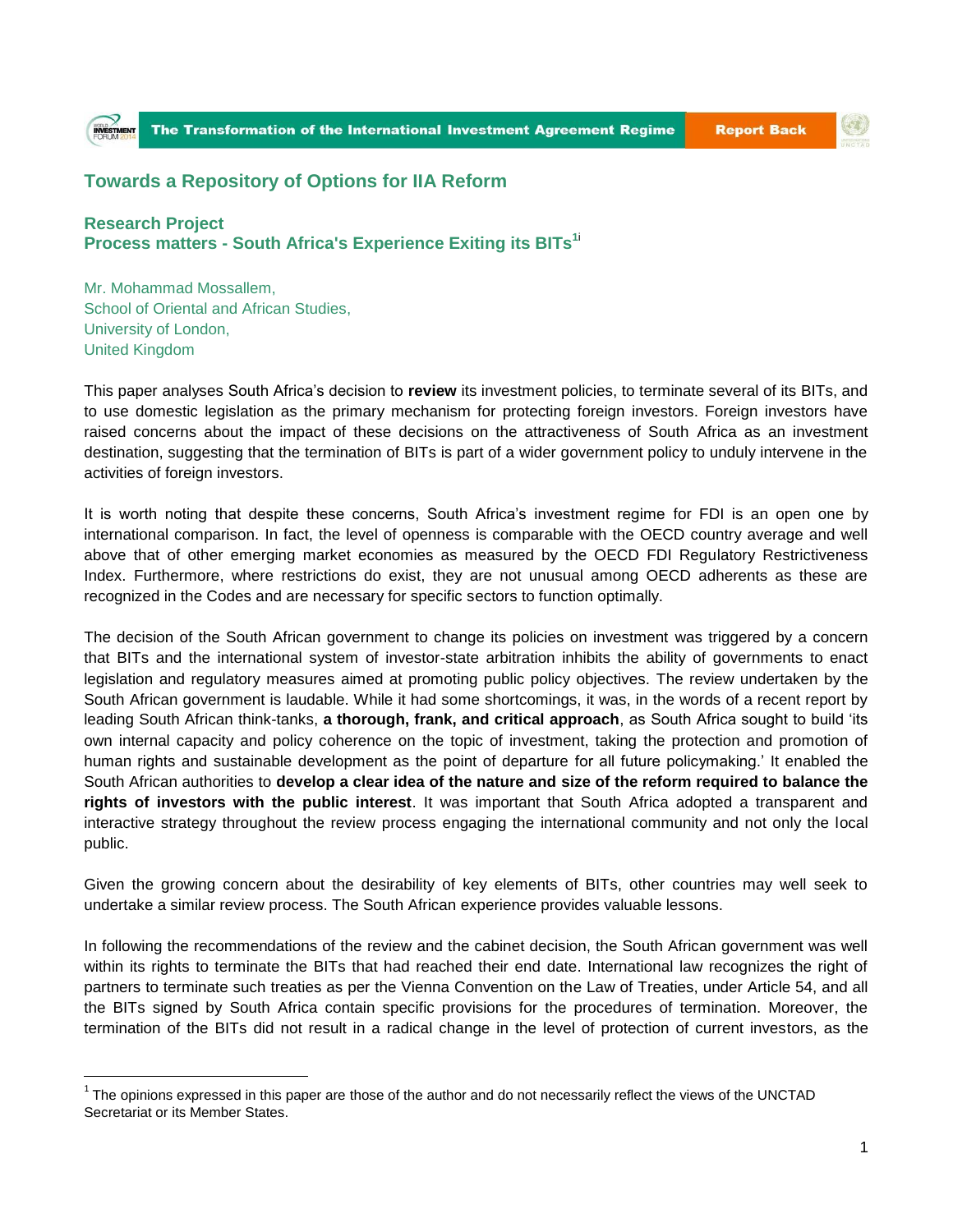survival clauses in the BITs mean that the same terms of the treaty will be applied for 10-20 years after termination.

With regards to the termination process, the two areas where the South African government could have paid more attention are the **communication of the termination of BITs, and the timing of the draft bill**. The government had completed all the necessary prerequisites for revising their agreements by providing a thorough review, which illustrated why they needed to address the BITs, and throughout the review process they consistently communicated and consulted with the different stakeholders. However, by not communicating with their partners before termination and simply notifying them with their intention to terminate (which was perfectly legal), the authorities provided grounds for a claim by the investors that South Africa were not willing to discuss or negotiate a more balanced agreement and that it was simply an 'ideological decision'.

South Africa would have been in a stronger position if it had communicated its conclusions to its counterparts before terminating, especially considering that most of their decisions were based on sovereign rights to bring their agreements in line with their constitution. Accordingly, if their counterparts had refused to negotiate these clauses as they intimated in informal meetings with South African officials and as their reaction to the new bill clearly indicates, it would have strengthened South Africa's claim that they were left with little choice but to pursue the route they have taken.

**Another critical issue was the delay in issuing the PPIB and the uncertainty it created when it was announced that the BITs would be terminated**. This uncertainty created a perceived legal vacuum, which was worsened by the criticism being waged by the investor community. Considering South Africa could not afford to delay the termination due to the renewal clauses in the BITs signed, this situation could have been avoided with better planning and timing of the process during the three year long review to ensure there was no legal vacuum for investors at any point.

The process of drafting the Promotion and Protection of Investment Bill also provides some useful lessons. The objective of the draft PPIB is laudable. As noted by the South African Institute for International Affairs (SAIIA), a leading research institute, the general texture of the Investment Bill reflects a government that is in need of expansive regulatory space for its transformation agenda, industrial policy and the progressive realization of socio-economic rights. The Bill achieves this goal. The government has also made its position clear on specific contentious issues, explaining that it will not enter into any negotiations to revise inter alia, FET, allowing indirect expropriation, and the exclusion of resource to international arbitration.

However, there are a few areas in which unclear wording and or lack of definitions in the draft PPIB have created uncertainties among the investment community. These could have been avoided and, indeed, can be remedied in the final draft of the bill. Three issues stand out. First, the qualification for applying the national treatment standard only in 'like circumstance' is unclear. The condition of like circumstance is meant to determine whether the foreign investor and the domestic investor are in a comparable setting before judging whether the foreign investor is entitled to expect the same treatment provided to the domestic investor. While some investors acknowledge that in order to determine the scope of equal treatment, the circumstances under which the investments are made have to be evaluated, there should be further elaboration on which criteria is used in such an evaluation.

Second, clarification is needed on the extent to which the government can provide physical protection for foreign investments and when the government would be liable, as the current wording of the provision does not clearly define when the government is liable and when it is not.

Third, the expropriation clause could be amended to stay in line with the constitution by keeping the first clause of the provision but by removing the open ended list of exceptions, thus making it more acceptable to investors.